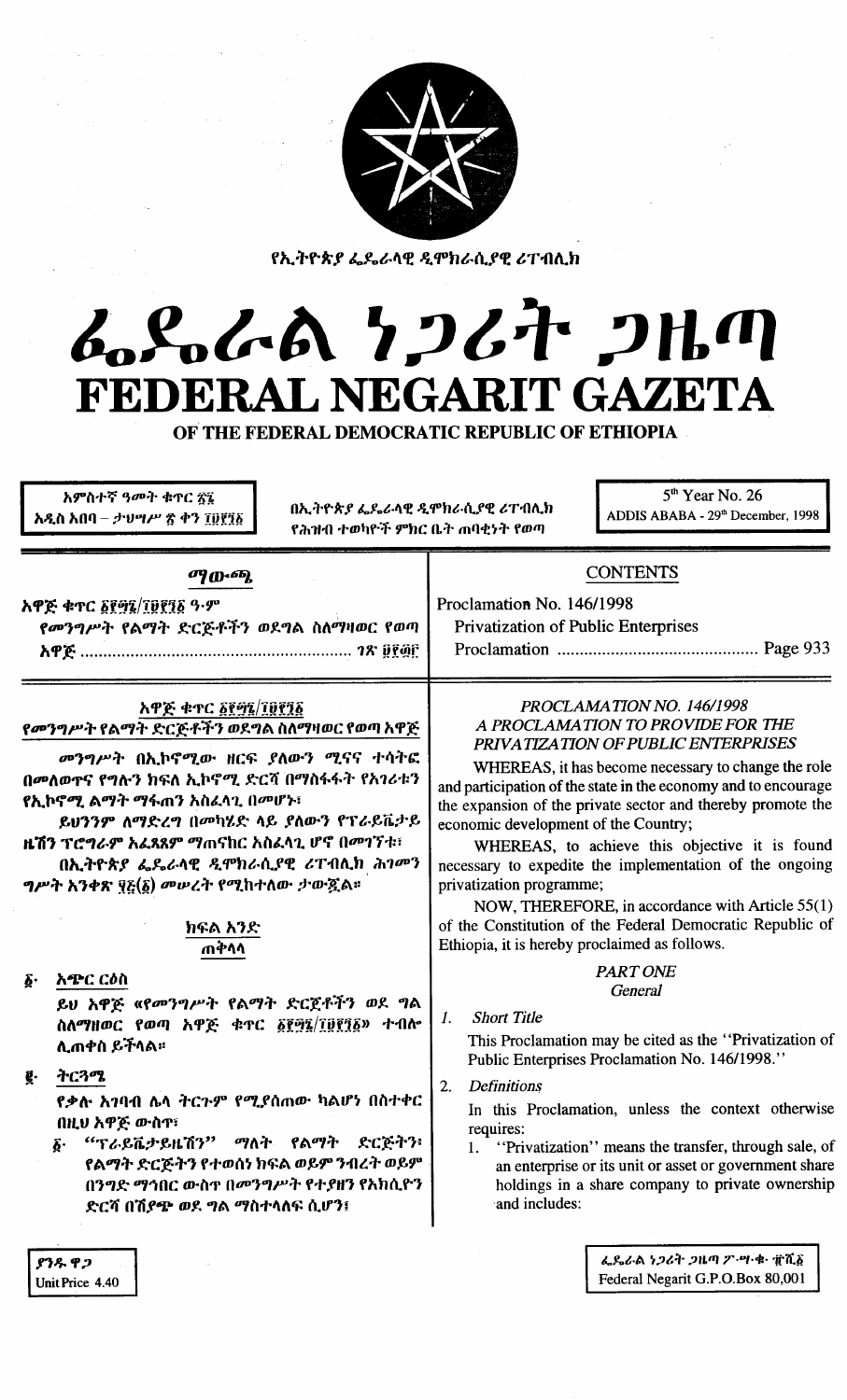- በግል ባለሀብቶች ተላትፎ ለሚቋቋም የአክሲዮን  $\boldsymbol{\theta}$ ማኅበር የልማት ድርጅትን የመንግሥት መዋጮ ማድረግን ፡ እንዲሁም
- የልማት ደርጅትን ማኔጅመንት ወደ ግል ማስተላ ለ) ለፍን፣ ይጨምራል።
- "የልማት ድርጅትን መሽጥ ወይም መዋጮ ማድረግ" ę. ማለት የልማት ድርጅትን የንግድ መደብርና ሀብት መሽጥ ወይም መዋጮ ማድረግ ነው፤
- "የልማት ድርጅት" ማለት በመንግሥት የልማት ŗ٠ ድርጅቶች አዋጅ ቁጥር ጽ፩/፲፱፻፹፬ መሠረት የሚተ ጻደር የመንግሥት የልማት ድርጅት ወይም መንግሥት ለዚህ አዋጅ አፈጻጸም ሲባል በመንግሥት የልማት ድርጅት የሰየመው ተቋም ነው፣
- "ኤጀንሲ" ማለት በዚህ አዋጅ አንቀጽ ፲፯ መሠረት  $\overline{\mathbf{0}}$  . የተቋቋመው የኢትዮጵያ ፕራይቬታይዜሽን ኤጀንሲ ነው።
- "ቦርድ'' ማለት በዚህ አዋጅ አንቀጽ ፳ $(5)$  የተመለ  $\boldsymbol{\tilde{G}}$ ከተው የኤጀንሲው ቦርድ ነው፤
- "ተቆጣጣሪ ባለሥልጣን" ማለት የልማት ድርጅቶችን  $\ddot{\textbf{i}}$ . በአዋጅ ቁዋር ጽ፩/፲፱፻፹፬ መሥረት እንዲቆጣጠር በመንግሥት የተሰየመ አካል ነው፤
- «ባለአዶራ ቦርድ» ማለት በአዋጅ ቀጥር ፲፯/፲፱፻፹፰  $\tilde{\mathbf{z}}$ . የተቋቋመው ወደግል ይዞታ የተዛወሩ የመንግሥት የልማት ድርጅቶች ባለአደራ ቦርድ ነው፤
- «ባለሀብት» ፡ «የአገር ውስዋ ባለሀብት» እና « የውጭ  $\ddot{\mathbf{r}}$ . ባለሀብት» ለሚሉት ቃላት በኢንቨስትመንት አዋጅ ቁዋር ፴፯/፲፱፻፹፰ የተሰጣቸው ትርጓሜ ይኖራቸዋል፣ ሆኖም፣ «የአገር ውስዋ ባለሀብት» መንግሥትና የመን ግሥት የልማት ድርጅቶችን አይጨምርም።

#### የፕራይቬታይዜሽን ዓላማዎች ŕ٠

ፕራይቬታይዜሽን የሚከተሉት ፕሮግራም የአገሪቱ ዓላማዎች ይኖሩታል፣

- መንግሥት ለሚያካሂዳቸው የልማት ሥራዎች የሚሆን *ኀ*ቢ ማስገኘት፣
- መንግሥት በኢኮኖሚው ውስጥ ያለውን ሚናና ተሳትፎ ĝ. በመለወዋ ዋረቱን የመንግሥትን ትኩረት በሚጠይቁ ሥራዎች ላይ እንዲያውል ማስቻል፣
- የግሉ ክፍለ ኢኮኖሚ እንዲስፋፋ በማገዝ የአገሪቱን  $\mathbf{r}$ የኢኮኖሚ ልማት ማፋጠን።

## ክፍል ሁለት ስለቅድመ ፕራይቬታይዜሽን ሥራዎች

#### ወደግል ስለሚዛወሩ የልማት ድርጅቶች ğ.

- ወደ ግል የሚዛወሩ የልማት ድርጅቶች ዝርዝር በተቆጣ  $\boldsymbol{\delta}$  . በመንግሥት ጣሪው ባለሥልጣን አቅራቢነት ይወሰናል።
- ፪· በዚህ አንቀጽ ንዑስ አንቀጽ /፩/ *መሡረ*ት ወደ ግል እንዲዛወር ውሳኔ የተሰጠበት የልማት ድርጅት ማኔጅ መንት ከኤጀንሲው በሚሰጠው መመሪያ መሠረት ድርጅቱን ለፕራይቬታይዜሽን ለማዘጋጀት የሚያስ ፌልጉ እርምጃዎችን ሁሉ የመውሰድ ግዴታ አለበት።

#### የልማት ድርጅትን ወደ አክሲዮን ማኅበርነት ስለመለወለጥ Ŀغ

ኤጀንሲው ለፕራይቬታይዜሽን ዝግጅት አስፈላጊ ሆኖ  $\delta$ . ሲያኀኘው አንድን የልማት ድርጅት ወደ አክሲዮን ማኅበርነት እንዲለወዋ ሊያደርግ ይችላል።

- (a) the making of an enterprise a government contribution to a share company to be formed with the participation of private inverstors; and
- (b) the privatization of the management of an enterprise.
- "Sale or contribution of an Enterprise" means the  $2)$ sale or contribution of the busineses and assets of an enterprise;
- "Enterprise" means a public enterprise governed by  $3)$ the Public Enterprises Proclamation No. 25/1992 or an establishment designated by the Government as a public enterprise for the purpose of the application of this Proclamation:
- "Agency" means the Ethiopian Privatization  $4)$ Agency established pursuant to Article 16 of this Proclamation;
- "Board" means the Agency's Board referred to in  $5)$ Article 20(1) of this Proclamation;
- "Supervising Authority" means a body designated  $6)$ by the Government to supervise enterprises in accordance with Proclamation No. 25/1992;
- "Board of Trustee" means the Board of Trustee for 7) Privatized Public Enterprises established under Proclamation No. 17/1996;
- The words "Investor", "Domestic Investor" and 8) foreign Investor" shall have the meanings assigned to them under the Investment Proclamation No. 37/ 1996; provided, however, that "Domestic Investor" shall not include the Government and public enterprises.

3. Objectives of Privatization

The Country's Privatization Programme shall have the following objectives:

- to generate revenue required for financing develop- $1)$ ment activities undertaken by the Government;
- to change the role and participation of the Govern- $2)$ ment in the economy to enable it exert more effort on activities requiring its attention;
- to promote the Country's economic development  $3)$ through encouraging the expansion of the private sector.

#### **PART TWO**

#### **Pre-Privatization Activities**

**Enterprises to be Privatized** 4.

- The list of enterprises to be privatized shall be  $1)$ determined by the Government upon the recommendation of the Supervising Authority.
- 2) The management of an enterprise decided to be privatized in accordance with sub-Article (1) of this Article shall have the duty to prepare the enterprise for privatization in accordance with directives given to it by the Agency.
- Conversion of an Enterprise to a Share Company 5.
	- The Agency may, where it deems it necessary in the  $1)$ course of preparation for privatization, cause the conversion of an enterprise to a share company.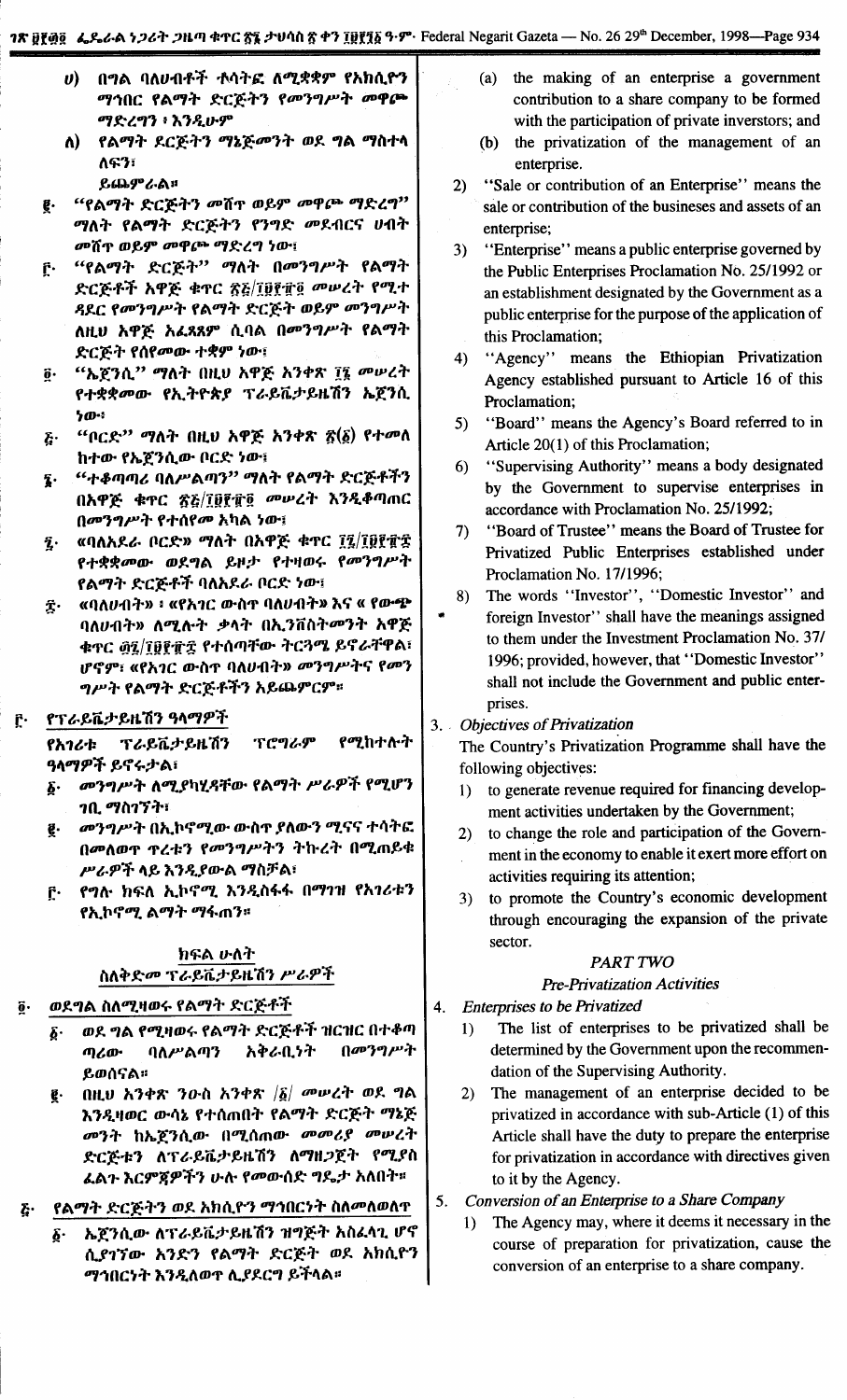- $\vec{e} \cdot$ በዚህ አንቀጽ ንዑስ አንቀጽ / $\delta$ / መሥረት የሚቋቋመው አክሲዮን ማኅበር ካፒታል በአክሲዮኖች ተከፋፍሎ ሙሉ በሙሉ በመንግሥት አክሲዮንነት ይያዛል።
- በዚህ አንቀጽ መሠረት የሚቋቋም ወይም የልማት ŕ. ድርጅትን የመንግሥት መዋጮ በማድረግ የሚቋቋም አክሲዮን ማኅበርን በሚመለከት የንግድ ሕጉ አንቀጽ <u> ΓΓΙΕ/δ/Λ/ እና ΓΓΙΣ ድንጋጌዎች ተፈጸሚ አይሆኑም።</u>
- ኤጀንሲው በዚህ አንቀጽ ንዑስ አንቀጽ / $\delta$ / መሥረት  $\overline{\mathbf{0}}$ . የተቋቋመ አክሲዮን ማኅበርን አክሲዮኖች ወደ ግል ማዛወር እስከሚጀምርበት ባለው የመሸ*ጋገሪ*ያ ጊዜ ውስጥ፤
	- $\boldsymbol{\theta}$ በንግድ ሕጉ ለባለአክሲዮኖች ጉባዔ የተሰጡ ሥልጣኖች ለተቆጣጣሪው ባለሥልጣን እንደ ተሰጡ ይቆጠራል፤
	- የአክሲዮን ማኅበሩ ዲሬክተሮች በሙሉ በተቆጣ ለ): ጣሪው ባለሥልጣን ይሾማሉ፤
	- የንግድ ሕጉ አንቀጽ ፫፻፯/፩/ ፡ ፫፻፲፩፡ ፫፻፵፯/፩/  $\left( \mathbf{r}\right)$ እና ፫፻፵፱ ድን*ጋጌዎች ተልጸሚ አይሆኑም* ፣ ሆኖም የንግድ ሕጉ ሴሎች ድንጋጌዎች እንደአ ግባቡ ተፈጸሚ ይሆናሉ።
- ዋጋ ስለመተመን  $\mathbf{\hat{z}}$ .
	- ኤጀንሲው የልማት ድርጅትን፥ የልማት ድርጅትን  $\boldsymbol{\delta}$ የተወሰነ ክፍል ወይም ንብረት ወይም የመንግሥት አክሲዮንን ወደ ግል ለማዛወር በቅድሚ*ያ ዋጋ*ው እንዲ ተመን የደርጋል።
	- የዋ*ጋ ትመና የሚ*ከናወነው በር**ዱ ባወ**ጣው የዋ*ጋ ትመና* ę. መመሪያ መሠረት ይሆናል።
	- ŕ٠ በዋ*ጋ ትመናው መሠረት የሚወ*ሰነው የመሸጫ መነሻ ወይም አመልካች ዋጋ በቦርዱ መጽደቅ አለበት።

## ክፍል ሦስት ስለ ፕራይቬታይዜሽን ስልቶችና ከፕራይቬታይዜሽን ጋር ስለተያያዙ ጉዳዮች

- የፕራይቬታይዜሽን ስልቶች  $\tilde{\mathbf{z}}$ .
	- ኤጀንሲው አግባብነት ያላቸው የተለያዩ የፕራይቬታይ  $\boldsymbol{\delta}$ . ዜሽን ስልቶችን ጥቅም ላይ ለማዋል የሚቻልበትን ዝርዝር የአፈጻጸም ሁኔታ ያጠናል ፡፡
	- ę. ለእያንዳንዱ የልማት ድርጅት የተመረጠው የፕራይቬታ ይዜሽን ስልት በቦርዱ መጽደቅ አለበት ፡፡
	- $\mathbf{r}$ ለማንኛውም የፕራይቬታይዜሽን ስልት ተግባራዊ የሚደ ረገው የአፈጻጸም ሥርዓት በግልጽነት መርሀ ላይ የተመ ሥረተ መሆን አለበት ፡፡
	- በመንግሥት የልማት ድርጅቶች አዋጅ ቁዋር ጽኔ/  $\ddot{\mathbf{0}}$ .  $10$ የተΩ አንቀጽ ፴፱/፩/-፩/በተመለከቱት ምክንያቶች ሊፌርስ የሚችል የልማት ድርጅት በሴሎች የፕራይቬታ ይዜሽን ስልቶች ወደ ግል ሊተላለፍ ካልቻለ በአዋጁ አንቀጽ ፵፩-፵፭ በተመለከቱት ድን*ጋጌዎች መ*ሥረት ሂሣቡ ተጣርቶ እንዲፈርስ ለማድረግ ለተቆጣጣሪው ባለሥልጣን የተሰጠው ሥልጣን በዚህ አዋጅ ለኤጀ ንሲው እንደተሰጠ ይቆጠራል ፡፡
- የመክፌያ ገንዘብ
	- ኤጀንሲው የልማት ድርጅት ዋጋ በብር ወይም ተቀባ δ. ይነት ባለው የውጭ አገር ገንዘብ እንዲከፈል ሊዋዋል ይችላል ።
- $(2)$ The capital of a share company established pursuant to sub-Article (1) of this Article shall be divided into shares and shall totally be held as Government shares.
- $3)$ The provisions of Article  $312(1)$  (b) and  $315$  of the Commercial Code shall not be applicable with regard to a share company formed under this Article or by taking an enterprise as government contribution.
- $4)$ Until such time that the Agency start transferring shares of a company formed pursuant to sub-Article (1) of this Article to private ownership:
	- $(a)$ authorities given to share holders meetings under the Commercial Code shall be deemed given to the Supervising Authority:
	- $(b)$ all directors of the company shall be appointed by the supervising Authority;
	- $(c)$ the provisions of Articles  $307(1)$ ,  $311$ ,  $347(1)$ and 349 of the Commercial Code shall not be applicable; provided, however, that other provisions of the Commercial Code shall mutatis mutatndis be applicable.
- **Valuation of Enterprises** 6.
	- $\mathbf{D}$ The Agency shall cause the valuation of an enterprise or a unit or assets of an enterprise or government shares prior to privatizing same.
	- $2)$ Valuation shall be done in accordance with guidelines issued by the Board.
	- $3)$ The floor or indicative price determined as the rsult of the valuation shall be subject to the approval of the Board.

## **PART THREE**

#### **Modalities of Privatization and Issues** Incidental to Privatization

- 7. **Modalities of Privatization** 
	- $1)$ The Agency shall undertake studies to adopt detailed procedures enabling the use of various appropriate modalities of privatization.
	- $2)$ Any modality selected for the privatization of an enterprise shall be subject to the approval of the Board.
	- The procedures to be followed in the use of any  $3)$ modality of privatization shall be based on the principles of transparency.
	- Where the Agency is unable to privatize an enter- $4)$ prise that could be dissolved on grounds specifed under Article 39  $(1)$ - $(5)$  of the Public Enterprises Proclamation No.25/1992 using modalities other than liquidation, it is hereby authorized to exercise the powers given to the Supervising Authority with regard to the dissolution and winding-up of enterprises under Articles 41-45 of said Proclamtion.
- 8. Currency of payment
	- 1) The Agency may agree that the price of an enterprise be paid in Birr or in convertible foreign currency.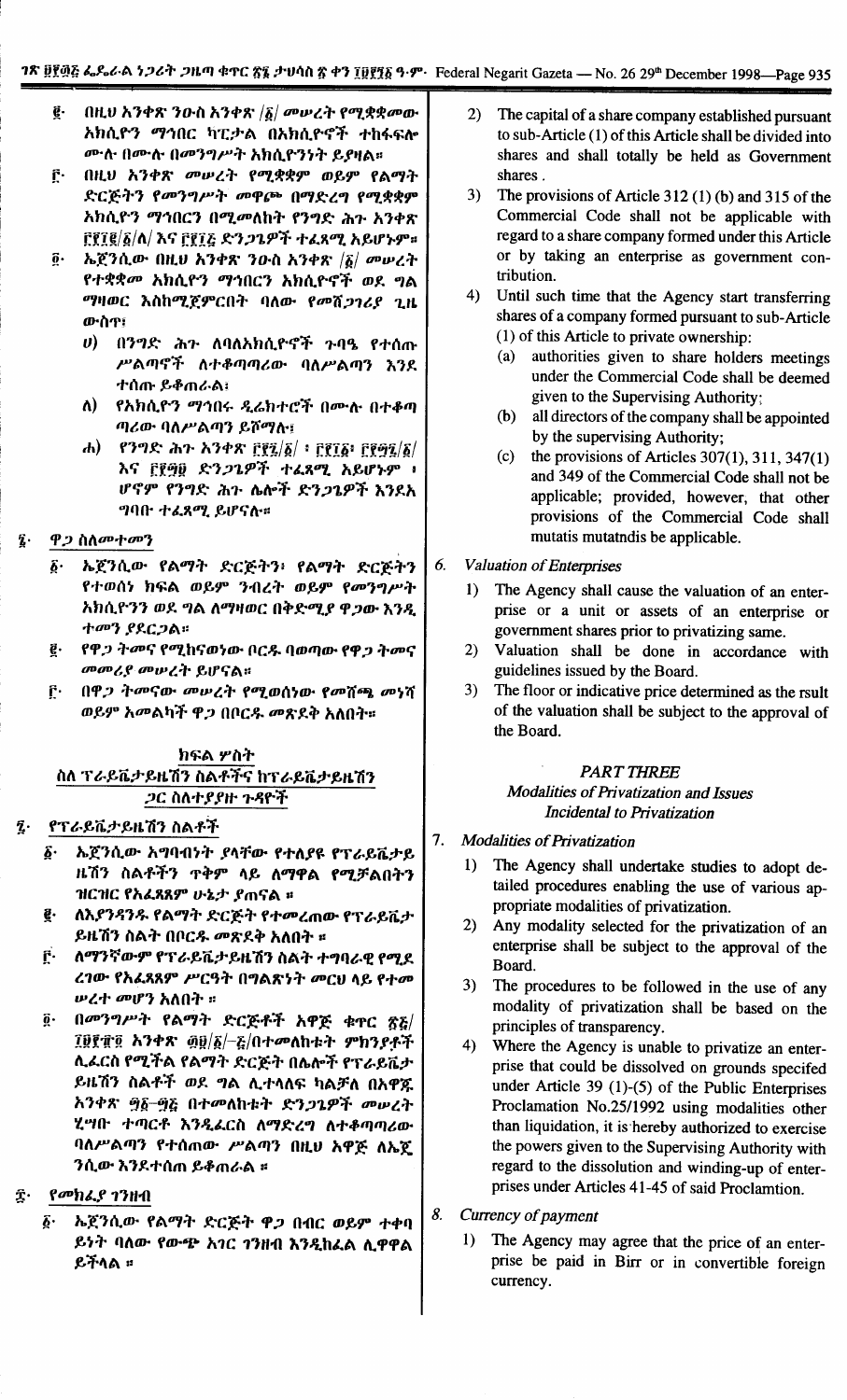- $C_{\epsilon}$ : የፍትሐብሔር ሕግ አንቀጽ ፩ሺ<u>ሮ</u>፶ ድን*ጋ*ጌ ቢኖርም fልማት ድርጅት ዋ*ጋ መ*ከፌል ያለበት በውሱ ላይ  $0$ ተመለከተው ገንዘብ ነው ።
- $\widehat{\boldsymbol{\theta}}$ · ስለንብረት የእርጅና ቅናሽ
	- $\delta$ · *ግብር የሚከፌ*ልበትን *ነ*ቢ ለመወሰን ሲባል የሚታ ሰበው የንብረት የእርጅና ቅናሽ ስሴት የ*ሚመ*ሠረተው በዚህ አዋጅ አንቀጽ ፯ *መ*ሥረት በተሥራው የንብረቱ fዋ*ጋ ተመ*ን ላይ ይሆናል ፣ ሆኖም በጨረታ የተገኘው ዋ*ጋ* ዝቅ ያለ ከሆነ ስሌቱ የሚመሥረተው *ገ*ዥው nhLI\fD- *tp;J* ,,~ *~tr'ilA* ::
	- ~. ntLU *h'}.,.W '}o-il h'}.,.W (li) OOIP~""* fOtJ..l'.~il በትን የንብረቶች የዋ*ጋ* ዝርዝር ኤጀንሲው ለሚመለ h+fD- f..,lIC *ql\rlAlIJ'} lil+"IA~1A* ::
- $I_1$  ስለ ቴምብር ቀረጥ
	- $\overline{\delta}$ · ወደ *ገኘ*rው የተላለፉና የንብረት ባለቤትነት ማስመዝ *ገቢያ ሡነድን በሚመ*ለከት የቴምብር ቀረጥ የሚከፈልባ *TtD-'}* f111~.y.'f *tp;J 11C11C* "-1:'}(\.fD- *I\0tJ.00I\* h+fD- f:rhil *ql\rlAlIJ'} lil'''''IA~1A* ::
	- <u>፪</u>· በቴምብር ቀረጥ አዋጅ ቁጥር ፩፻፲/፲፱፻፺ አንቀጽ ፩/፮/ f+.l'.~11fD- mLu *h'}.,.W '}o-il h'}.,.W (li) OOIP~"" ኤ*ጀንሲው ያስተላለፌውን የንብረት ዋ*ጋ* ዝርዝር በሚ*መ* I\h"" *+L~OtJ. h~tr19"* ::
- ፲፩· <mark>የኢንቨስትሙንት ሕጕች ተፈጸሚነት</mark>
	- ~ q C *f:c;Eo""1* 1\*DIlil* tf.tf.""'i 1\*0tJ*'7i'7iIA il 1\01/.{tm *0tJ*n *~:r ቻዎች እንዲሁም የውጭ ዜጕች*ና ባለሀብቶች በኢንቨስት *መንት መ*ስክ ስለሚሳተፉበት ሁኔታ ስለሚጠበቁላቸው *መብቶች አግ*ባብ ባላቸው የኢንቨስት*መ*ንት ሕጕች የተደነ " 1,."" nT t-~ii;'~IL 7i1 *I\0tJ."+4-* ql\UlI.y.'f9" *+L~OtJ.*  $\mathcal{L}$ ሆናሉ $\cdot$  ፡፡
- *I~'* flP/..+7f>'f'} fm~:r 7i~ 1 *ill\OIJil"'mlA*
	- *li' 0tJ1~fD-9"* fIAOIJ"'- *f:C;Eo"" tDf,* ..,IA hoot,tD-t- n~."" f~n-t- *flP/,-.,.7f>':(.* fm~:" 'li~1 *"~\*l1' ~"'1'''IA::*
	- $\frac{\vec{g}}{g}$ · የልማት ድርጅቱ አዲሱ ባለቤት ከሥራተኞች ጡረታ ;JC (H'.r.rtl h""HI '1";'~fD- ;,..,.,':(. *nt,lPt9''f* ,,~ f+lIJ~ *"'~:r9":;'1* OIJhnc *hl\lH'* ::
- $\Pi$ : ስለ ልማት ድርጅቶች መብትና ግዴታ መተላለፍ
	- $\delta$ · *ወ*ደ ግል የተዛወረ የልማት ድርጅት መብትና ግዴታዎች
	- ወደ *ገገ*ርው ይተላላፋለ ፣ ሆኖም እዳዎችን ለማስተላለፍ fhn~&9'':('1 *il9"9"~')' 0IJ"'1"" .rilLIA;J1A* ::
	- ~. fllU *h1.,.W 10.il h1.,.W (li) f:1;J1.* n.'iC9" .ተሰብሳቢና *ተ*ከፋይ ሂሣቦች ወደ *ገዢው እንደ ማ*ይተ *"1\4-* n7il6J1" *(D-I\-* (D'ilT *il9"9"~""* h+.l'.~1 htl.l1- ;JC f.,..r.ru' OO1H''i *"'~:r9''f I\ql\ h.l'./..* PC.';.  $R + \Lambda \Lambda + \Lambda$  ፡፡
- 1.9.- ill\ *f:"'~* T */'-~ii:r* ~IL7i1 *h""""1A*
	- $\tilde{g}/$  በፕ*ራይ*ቬታይዜሽን የተሳተፈ ባለሀብት አሸናፊ እንዲሆን የተደረገው *ያ*ቀረበው የኢንቨስት*መ*ንት ፕላን ተቀባይነት በማግኘት ጭምር ከሆነ የኢንቨስት*መ*ንት ፕላኑን በሽ*ያጭ* ውሉ በተመለከተው የጊዜ 1ደብ ውስዋ +"'f}t.'e *0tJf:~'"* hl\n"" ::
	- ~. ql\UlI1: fh. 1 0 il""oo 1"" T"~1 nr/'."~ *OtJtp~1* ለመከታተል የሚያስችሉ *መረ*ጃዎችን በየጊዜው ለኤጀ ንሲው የመስጠትና የኤጀንሲው ተወካዮችም በማንኛ *ቸውም ጊዜ በድርጅቱ ውስ*ዋ *ተገኝተው ምርመራ*ና *ግምገማ እንዲያ*ደርጉ የመፍቀድ ግዴታ አለበት ።
	- <u>፫</u>· ባለሀብቱ በዚህ አንቀጽ የተመለከቱትን ግዴታዎች ሳይወጣ ሲቀር የሚሬጸምበት ቅጣት በሽ*ያጭ* ውሎ በተወሰነው *መ*ሥረት ይሆናል ፡፡
- 2) Notwithstanding the provisions of Article 1750 of the Civil Code, the price of an enterprise shal be paid in the currency specified in the contract.
- 9. *Depreciation* of *Assets*
	- 1) For the purpose of detennining taxable income, the calculation of depreciation of assets shall be based on their valuation done in accordance with article 6 of this Proclamation; provided, however, that it shall be based on the actual amount paid by the buyer where the tender price is lower.
	- 2) The Agency shall send to the concerned tax authority the breakdown of asset values detennined in accordance with sub-Article (1) of this Article.
- *10. Stamp duties*
	- 1) The Agency shall send to the concerned tax authority the breakdown of values of assets transferred to the buyer and which are subject to the payment of stamp duty in relation to docmuments of title to property.
	- 2) The provisions of Article 5(6) of the Stamp Duty Proclamation No. 110/1998 shall not be applicable with regard to the values of assets transmitted by the Agency in accordnace with sub-Article (1) of this Article.
- 11. *Applicability* of *the investment Laws*

The Provisions of the relevant investment laws governing the granting of incentives for expansion and upgrading of existing enterprises as well as entry requirements and guarantees applicable to forign national and foreign investors shall also be applicable to investors participating in the privatization of enterprises.

- 12. *Continuity* of *Employees' Pension Coverage*
	- 1) Employees' Pension coverage exisiting before the privatization of any enterprise shall continue without any interruption.
	- 2) The new owner of the enterprise shall respect employers' obligations imposed by the appropriate laws with regard to employees' pension.
- 13. *Transfer* of *Rights and Obligations* of *Enterprises*
	- 1) The rights and obligations of an enterprise shall, upon privatization, be tranferred to the buyer; provided, however, that the transfer of debts shall require the consent of creditors.
	- 2) Notwithstanding the provisions of sub-Article (1) of this Article, rigthts and obligations pertaining to receivables and payables shall be transferred to the Board of Trustee where the sales contract provides for the non-transferability of such receivables and payables to the buyer.
- 14. *Post Privatization Monitoring*
	- 1) An investor who has bought an enterprise shall have the obligation to implement, within the time limit specified in the sales contract, his investment plans on the basis of which he was awarded the contract in addition to this purchase price.
	- 2) The investor shall have the obligation to periodically submit to the Agency information that is necessary for monitoring the implementation of the investment plans and to allow the representatives of the Agency to enter and inspect the enterprise at any time and to make assessments.
	- 3) The sales contract shall prescribe penalties applicabale to the investor in case of failure to meet his obligations under this Article.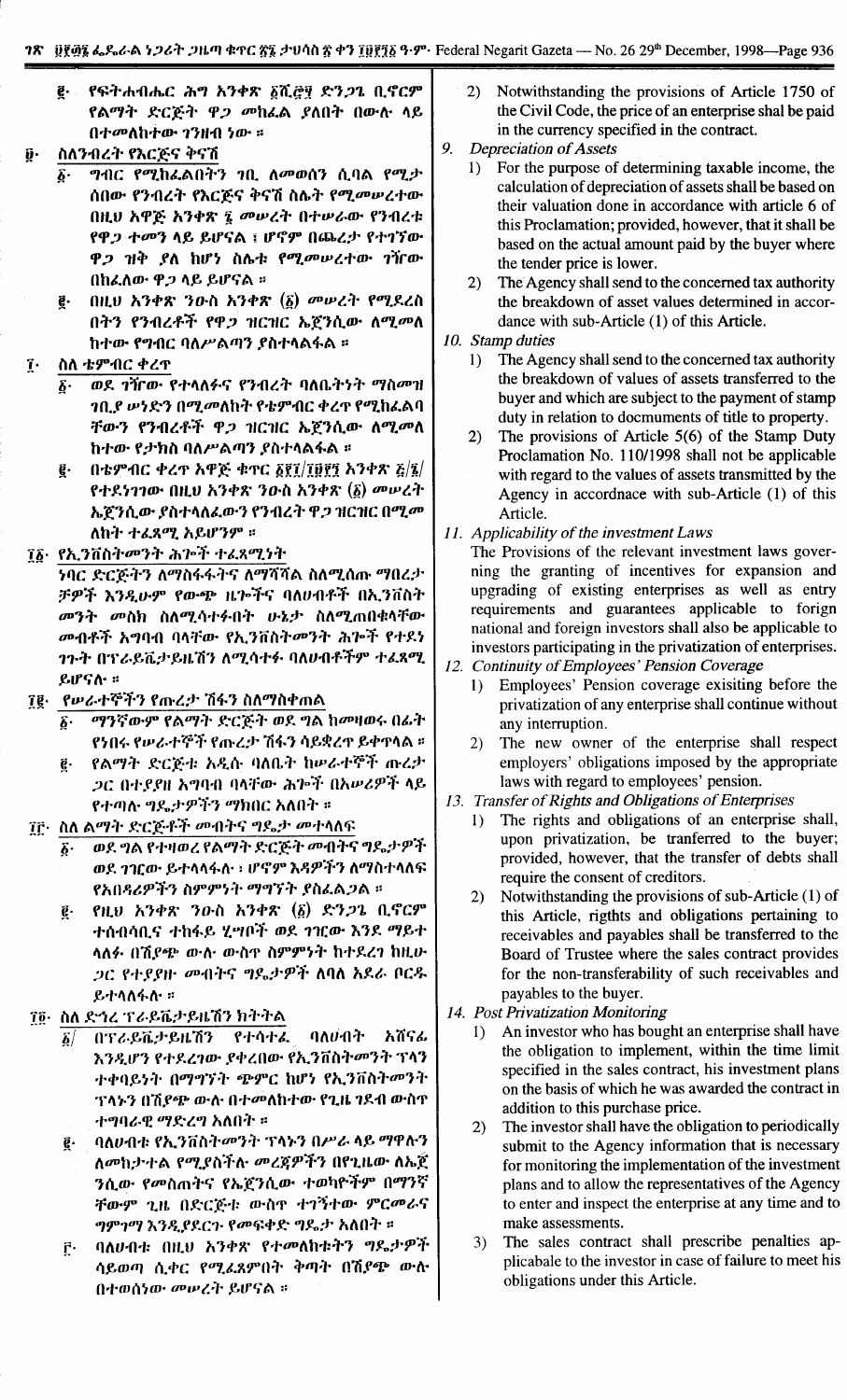| Ίξ·          |                         | ስለክርክር አወሳሰን                         | 15. Settlement of Disputes                                                                              |      |
|--------------|-------------------------|--------------------------------------|---------------------------------------------------------------------------------------------------------|------|
|              | δ.                      | በኤጀንሲውና በፕራቬይታይዜሽን በተሳተፈ ባለሀብት       | Disputes arising between the Agncey and an investor<br>1.                                               |      |
|              |                         | መካከል የሚነሳ ክርክር በግልግል ዳኝነት እንዲታይ      | who has particpated in privatization shall be referred                                                  |      |
|              |                         | በውሳቸው ውስዋ የተስማሙ ካልሆነ በስተቀር አግባብ      | to the appropriate federal court unless the parties                                                     |      |
|              |                         | ባለው የፌዴራል ፍርድ ቤት ይታያል ።              | have agreed in their contract to submit such disputes                                                   |      |
|              |                         | ተዋዋይ ወገኖች ክርክራቸው በግልግል ዳኝነት          | to an arbitration tribunal.                                                                             |      |
|              | ĝ.                      |                                      | 2. Where the parties have agreed to sumbit their                                                        |      |
|              |                         | እንዲታይ የተስማሙ ከሆነ የግልግል ሥርዓቱ በውሉና      | disputes to an arbitration tribunal, the proceedings                                                    |      |
|              |                         | አግባብ ባላቸው የፍትሐብሔር ሕግና የፍትሐብሔር        | thereof shall be conducted in accordance with the                                                       |      |
|              |                         | ሥነ-ሥርዓት ሕግ ድንጋጌዎች መሠረት ይመራል ።        | provisions of their contract and that of the Civil and                                                  |      |
|              |                         |                                      | Civil Procedure Codes.                                                                                  |      |
|              |                         | ክፍል አራት                              |                                                                                                         |      |
|              |                         | ስለ ፕራይቬይታዜሽን ኤጀንሲ እንደገና መቋቋም         | <b>PART FOUR</b>                                                                                        |      |
| $\mathbf{u}$ | እንደገና መቋቋም              |                                      | Re-Establishement of the Privatization Agency                                                           |      |
|              |                         | ፩· የኢትዮጵያ ፕራይቬታይዜሽን ኤጀንሲ የሕግ ሰውነት    | 16. Re-establishment                                                                                    |      |
|              |                         |                                      | 1. The Ethiopian Privatization Agency is hereby re-                                                     |      |
|              |                         | ያለው ራሱን የቻለ የፌዴራል መንግሥት መሥሪያ ቤት      | established as an autonomous federal institution                                                        |      |
|              |                         | ሆኖ በዚህ አዋጅ እንደገና ተቋቁሟል ።             | having its own juridical personality.                                                                   |      |
|              |                         | ፪ · · ኤጀንሲው ተጠሪነቱ ስጠቅላይ ሚኒስትሩ ይሆናል ። | 2. The Agency shall be accountable to the Prime                                                         |      |
| ĩį∙          |                         | ዋና መሥሪያ ቤት                           | Minister.                                                                                               |      |
|              |                         | የኤጀንሲው ዋና መሥሪያ ቤት በአዲስ አበባ ሆኖ እንደአስፈ | 17. Head Office                                                                                         |      |
|              |                         | ላጊነቱ በማናቸውም ሥፍራ ቅርንጫፍ ሊኖረው ይችላል ።    | The Agency shall have its head office in Addis Ababa                                                    |      |
|              |                         |                                      | and may have branch offices elswehere as may be                                                         |      |
| ĨΪ·          | ዓላማ                     |                                      | necessary.                                                                                              |      |
|              |                         | የኤጀንሲው ዓላማ የፕራይቬታይዜሽኑ ፕሮግራም በዚህ      | 18. Objectives                                                                                          |      |
|              |                         | አዋጅ መሠረት ቅልዋፍና ባለው ሁኔታ እንዲፈጸም ማድረግ   | The ojbectives of the Agency shall be to implement the                                                  |      |
|              | ይሆናል ፡፡                 |                                      | privatization programme efficiently and in accordance                                                   |      |
|              |                         |                                      | with this Proclamation;                                                                                 |      |
| Î₿∙          |                         | ሥልጣንና ተግባር                           | 19. Powers and Duties                                                                                   |      |
|              | $\boldsymbol{\delta}$ . | በዚህ አዋጅ ሴሎች አንቀጾች የተደነገገው እንደተ       |                                                                                                         |      |
|              |                         | ጠበቀ ሆኖ ፥ ኤጀንሲው የሚከተሉት ሥልጣንና          | 1. Without prejudice to other provisions of this                                                        |      |
|              |                         | ተግባሮች ይኖሩታል ፤                        | Proclamation, the Agency shall have the powers and                                                      |      |
|              | $\neg$ U)               | የፕራይቬታይዜሽኑ ፕሮግራም በዚህ አዋጅ ድንጋ         | duties to:                                                                                              |      |
|              |                         | ጌዎች መሥረት ያስፌጽማል ፤                    | implement the privatization programme in ac-<br>a)<br>cordance with the provisions of                   | this |
|              | $\Lambda$               | የፕራይቬታይዜሽን ፕሮግራሙ የሚመለከታቸው            | Proclamation;                                                                                           |      |
|              |                         | የልማት ድርጅቶች ወደ ግል የሚዛወሩበትን            | determine privatization sequence plan for all<br>$\mathbf{b}$                                           |      |
|              |                         | ቅደም ተከተል ይወስናል ፤                     | enterprises included in the privatization                                                               |      |
|              | ሐ)                      | የልማት ድርጅቶችን ወደ ግል ለማዛወር የሚያስ         | programme;                                                                                              |      |
|              |                         | ፌልጉ ቅድመ ዝግጅቶች ሁሉ እንዲከናወኑ             | cause the undertaking of all necessary<br>c)                                                            |      |
|              |                         | $PC2$ a i                            | preparatory works for the privatization of enter-                                                       |      |
|              | $\sigma$                | በፕራይቬታይዜሽን የሚሳተፉ ባለሀብቶች የሚ           | prises;                                                                                                 |      |
|              |                         | ወዳደሩባቸውን መመዘኛዎች ይወስናል ፤              | determine bid evaluation criteria for the selec-<br>$\mathbf{d}$                                        |      |
|              | $\boldsymbol{w}$        | ፕራይቬታይዜሽኑን ለማስፈጸም የሚያስፈልጉ            | tion of investors participating in privatization;                                                       |      |
|              |                         | ለነዶችን ያዘጋጀል ፣                        | prepare necessary documents to be used in the<br>e)                                                     |      |
|              | $\mathcal{L}$           | በልማት ድርጅቶች ፕራይቬታይዜሽን ሊሳተፉ            | privatization process;                                                                                  |      |
|              |                         | የሚችሉ የአገር ውስኖ ባለሀብቶች ሊበረታቱ           | design ways and means of encouraging domestic<br>$\mathbf{f}$                                           |      |
|              |                         | የሚችሉባቸውን መንገዶች ይቀይሳል ፤               | investors to participate in the privatization of                                                        |      |
|              | $\Lambda$ )             | የፕራይቬታይዜሽኑ ፕሮግራምና አፈጸጸሙ              | enterprises;                                                                                            |      |
|              |                         | በሕዝብ እንዲታወቅ ለማድረግ የሚያስፌልጉ እር         | take all necessary measures to publicize the<br>g)                                                      |      |
|              |                         | ምጀዎችን ይወስዳል ፤                        | privatization programme and its implemen-                                                               |      |
|              | 7. T                    | የድኅረ ፕራይቬታይዜሽን ክትትል በማድረግ በፕ         | tation;                                                                                                 |      |
|              |                         | ራይቬታይዜሽኑ የተሳተፉ ባለሀብቶች የገቧቸውን         | through post privatization monitoring, ensure<br>h)<br>compliance of investors' obligations, and under- |      |
|              |                         | ግዴታዎች ማክበራቸውን ያረጋግጣል ፣ ፕራይቬ          | take impact assessment of the privatization in                                                          |      |
|              |                         | ታይዜሽኑ ያስከተለውን አጠቃላይ ውጤትም ይገ          | general;                                                                                                |      |
|              |                         | መግማል :                               | establish close relations with relevant institutions<br>$\ddot{1}$                                      |      |
|              | 中)                      | የፕራይቬታይዜሽኑን ፕሮግራም ለማስፈጸም አግ          | in the implementation of the privatization                                                              |      |
|              |                         | ባብነት ከሚኖራቸው አከላት ጋር የቅርብ             | programme with a view to coordinating their                                                             |      |
|              |                         | ግንኙነት በመመሥረት የተቀናጀ አሠራር              | actions;                                                                                                |      |
|              |                         | እንዲኖር ያደርጋል፣                         | own property, enter into contracts, sue and be<br>j)                                                    |      |
|              | $\mathbf{a}$            | የንብረት ባለቤት ይሆናል ፤ ውል ይዋዋላል ፤         | sued in its own name;                                                                                   |      |
|              |                         | በስሙ ይከሳል ፣ ይከሰሳል ፣                   | carry out other activites necessary for the fulfill-<br>$\bf k$                                         |      |
|              | ナ)                      | ዓላማውን ለማስፈጸም የሚያስፈልጉ ሴሎች ተግ          | ment of is objectives.                                                                                  |      |
|              |                         | ባሮችን ያከናውናል ።                        |                                                                                                         |      |
|              |                         |                                      |                                                                                                         |      |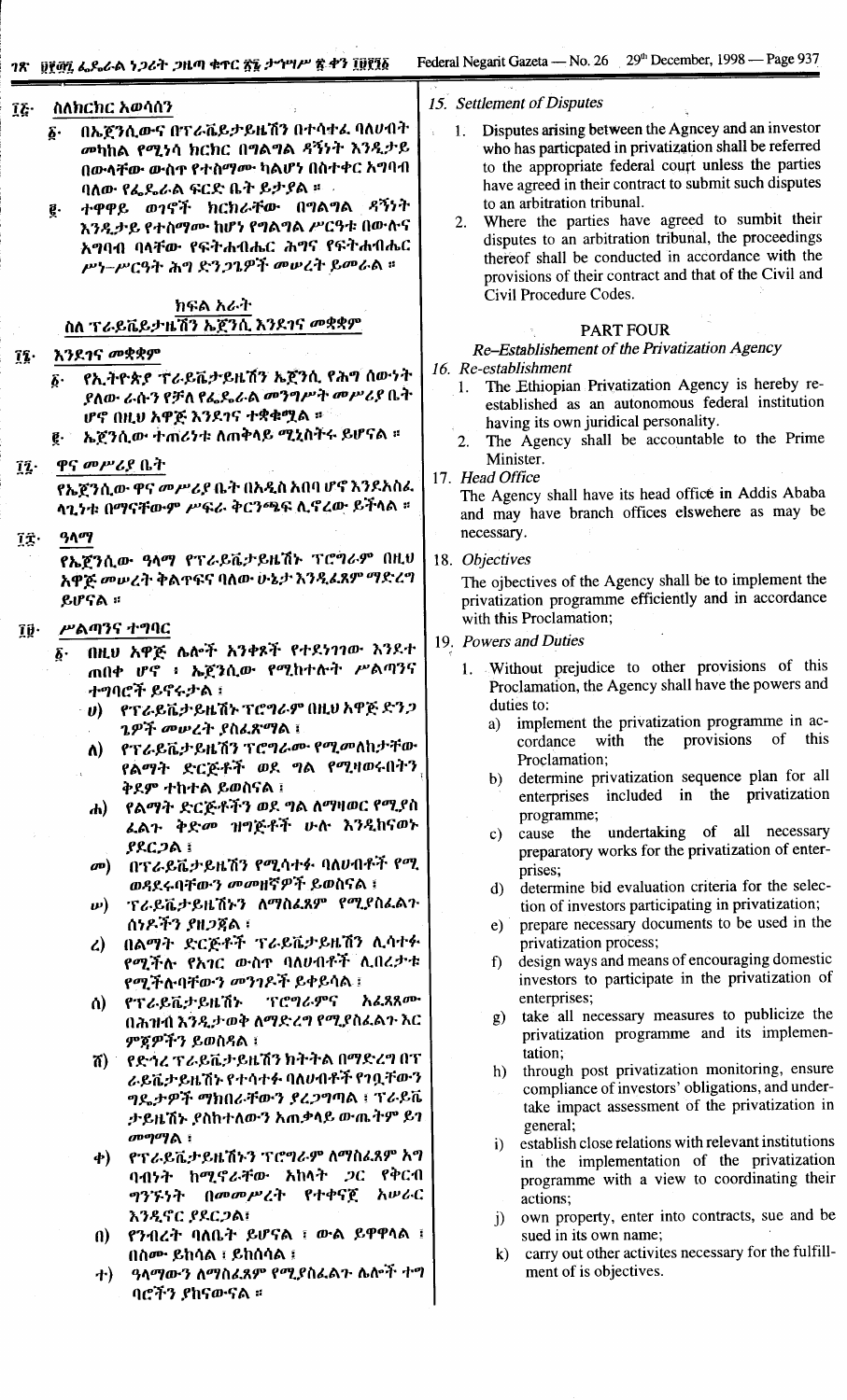|              | $\mathbf{g}$                     | ኤጀንሲው የፕራይቬታይዜሽን ፕሮግራሙን አፈጻጸም                         |     | 2.       | The Agency may, where it finds it necessary for                                                                |
|--------------|----------------------------------|-------------------------------------------------------|-----|----------|----------------------------------------------------------------------------------------------------------------|
|              |                                  | ለማቀላጠፍ አስፈላጊ ሆኖ ሲያገኘው አግባብነት ያላቸው                     |     |          | the efficient implementation of the privatization                                                              |
|              |                                  | ተቋሞች የተወሰኑ ሥራዎችን በውክልና እንዲፈጸሙስት                       |     |          | programme, delegate the excution of specific                                                                   |
|              |                                  | ሲያደርግ እንዲሁም ብቃት ካላቸው አማካሪዎች ጋር                        |     |          | tasks to appropriate institutions and may employ                                                               |
|              |                                  | ተዋውሎ ማሥራት ይችላል ፡፡                                     |     |          | the services of qualified consultants.                                                                         |
| ጽ·           |                                  | የኤጀንሲው አቋም                                            | 20. |          | Organization of the Agency                                                                                     |
|              |                                  | ኤጀንሲው ፤                                               |     |          | The Agency shall have                                                                                          |
|              | $\delta$                         | <i>የሥራ አመራ</i> ር ቦርድ ፤                                |     | 1)       | a Board of Management;                                                                                         |
|              | $\mathbf{g}$                     | በመንግሥት የሚሾም አንድ ዋና ሥራ አስኪያጅ እና                        |     | 2)       | a General Manager to be appointed by the govern-                                                               |
|              | r)                               | አስፌላጊው ሥራተኞች                                          |     |          | ment; and                                                                                                      |
|              |                                  | ይኖሩታል ፡፡                                              |     |          | 3) the necessary staff.                                                                                        |
| ፳፩           |                                  | ስለቦርድ አባላት                                            | 21. |          | Members of the Board                                                                                           |
|              | ቦርዱ ሰብሳቢውን ጨምሮ በመንግሥት የሚሰየሙ አባላት |                                                       |     |          | Members of the Board including the chairperson shall                                                           |
|              |                                  | ይኖሩታል ፡፡ ቁዋራቸውም እንዳስፈላጊነቱ ይወሰናል ፡፡                    |     |          | be designated by the Government; and their number                                                              |
| ፳፪∙          |                                  | የቦርዱ ሥልጣንና ተግባር                                       |     |          | shall be determined as may be necessary.<br>Powers and duties of the Board                                     |
|              |                                  | በዚህ አዋጅ ሌሎች አንቀጾች የተደነገገው እንደተጠበቀ                     | 22. |          |                                                                                                                |
|              |                                  | ሆኖ ቦርዱ የሚከተሉት ሥልጣንና ተግባሮች ይኖሩታል ፤                     |     |          | Without prejudice to other provisions of this<br>Proclamation, the Board shall have the powers and             |
|              | δ.                               | የፕራይቬታይዜሽኑን ፕሮግራም አፈጻጸም በበላይነት                        |     |          | duties to:                                                                                                     |
|              |                                  | ይመራል ፤ ይቆጣጠራል ፤                                       |     | $\bf{1}$ | Oversee and supervise the implementation of the                                                                |
|              | g.                               | ይህን አዋጅ ለማስፈጸም የሚያስፈልጉ መመሪያዎችን<br><b>ያወጣል</b> ፤       |     |          | privatization programme;                                                                                       |
|              | ŗ٠                               | ከፕራይቬታይዜሽን ፕሮግራም አፈጻጸም<br>$\mathcal{C}$               |     |          | 2) issue directives necessary for the proper implemen-                                                         |
|              |                                  | ተያይዘው በሚነሱ የፖሊሲ ጉዳዮች ላይ እንደአግባቡ                       |     |          | tation of this Proclamation;                                                                                   |
|              |                                  | ውሳኔ ይሰጣል ወይም ከአስተያየቱ <i>ጋ</i> ር ለመንግሥት                |     |          | 3) decide or submit recommendations to the Govern-                                                             |
|              |                                  | 94C9A1                                                |     |          | ment, as may be appropriate, on policy issues                                                                  |
|              | ğ.                               | የፕራይቬታይዜሽኑ ሂደት ሥርዓትንና ሕጋዊነትን                          |     |          | relating to the implementation of the Privatization                                                            |
|              |                                  | የተከተለ ፤ በአሥራር ግልጽነት መርህ ላይ የተመሥ                       |     |          | Programme;                                                                                                     |
|              |                                  | ረተና የተቀላጠፌ መሆኑን ያረጋግጣል፤                               |     | 4)       | ensure the systematic execution, the legality, trans-                                                          |
|              | δ٠                               | የኤጀንሲውን መዋቅርና የሥራ ፕሮግራም እንዲሁም                         |     |          | parency and efficiency of the privatization process;                                                           |
|              |                                  | ለመንግሥት የሚቀርበውን ዓመታዊ በጀት ያጸድቃል፤                        |     | 5)       | approve the organizational structure and work                                                                  |
|              | ī.                               | የፌዴራል ሲቪል ሰርቪስ ሕግን መሠረታዊ ዓላማ                          |     |          | programme of the Agency as well as the annual                                                                  |
|              |                                  | በመከተል የኤጀንሲው ሥራተኞች የሚተዳደሩበትን                          |     | 6)       | budget to be submitted to the Government;<br>issue the Agency's staff regulations following the                |
|              |                                  | መመሪያ ያወጣል ፤ ለዋናው ሥራ አስኪያጅ ተጠሪ                         |     |          | basic principles of the federal civil service laws;                                                            |
|              |                                  | የሆኑትን የኤጀንሲውን ኃላፊዎች ቅተርና ምደባ                          |     |          | approve the employment and placement of officials                                                              |
|              |                                  | ያጸድቃል ፤<br>ከፕራይቬታይዜሽን<br>ፕሮግራሙ<br>አፈጻጸም<br>ጋር         |     |          | of the Agency accountable to the General Manager;                                                              |
|              | $\tilde{\mathbf{z}}$ .           | ተያይዘው የሚቀርቡ አቤቱታዎችን መርምሮ አስተዳ                         |     | 7)       | examine complaints submitted to it in relation to                                                              |
|              |                                  | ደራዊ ውሳኔ ይሰጣል ፤                                        |     |          | the execution of the privatization programme and                                                               |
|              | Î۰                               | የፕራይቬታይዜሽኑን ሂደት ለማፋጠን የሚረዱ                            |     |          | give administrative decisions thereon;                                                                         |
|              |                                  | አስፈላጊ እርምጀዎችን ሁሉ ይወስዳል ፡፡                             |     | 8)       | take all other measures necessary to expedite the                                                              |
| <u>፟</u> ፳፫· |                                  | የቦርዱ ስብሰባ                                             |     |          | privatization process.                                                                                         |
|              | $\boldsymbol{\delta}$ .          | ቦርዱ በወር አንድ ጊዜ ይሰበሰባል ፤ ሆኖም አስፈሳጊ                     |     |          | 23. Meetings of the Board                                                                                      |
|              |                                  | ሆኖ ሲገኝ በሰብሳቢው ዋሪ በማናቸውም ጊዜ                            |     | 1)       | The board shall meet once in a month, provided,                                                                |
|              |                                  | ሊሰበሰብ ይችላል ፡፡                                         |     |          | however, that it shall meet at any time at the request                                                         |
|              | g.                               | ከቦርዱ አባላት ከግማሽ በላይ የሚሆኑት በስብሰባ ላይ                     |     |          | of the chairperson.                                                                                            |
|              |                                  | ከተገኙ ምልዓተ ጉባዔ ይሆናል ፡፡                                 |     | 2)       | There shall be a quorum where more than half of the                                                            |
|              | ŗ٠                               | ቦርዱ ውሳኔ የሚያሳልፈው በድምጽ ብልጫ ይሆናል ፤                       |     |          | members are present at a meeting of the Board.                                                                 |
|              |                                  | ሆኖም ድምፁ እኩል በእኩል የተከፈለ እንደሆነ                          |     | 3)       | Decisions of the Board shall be passed by majority<br>vote and, in case of a tie, the chairperson shall have a |
|              |                                  | ሰብሳቢው ያለበት ወገን ሃሳብ የቦርድ ውሳኔ ሆኖ                        |     |          | casting vote.                                                                                                  |
|              |                                  | ያልፋል።                                                 |     | 4)       | Without prejudice to the provisions of this Article,                                                           |
|              | $\boldsymbol{\tilde{0}}\cdot$    | የዚህ አንቀጽ ድን <i>ጋጌ</i> ዎች እንደተጠበቁ ሆነው ቦር <i>ጹ</i>      |     |          | the Board may determine its own rules of procedure.                                                            |
|              |                                  | የራሱን የስብሰባ ሥነ ሥርዓት ደንብ ሊያወጣ ይችላል።                     |     |          | 24. Powers and Duties of the General Manager                                                                   |
| ፳፬·          |                                  | የዋናው ሥራ አስኪያጅ ሥልጣንና ተግባር<br>ዋናው ሥራ አስኪያጅ የኤጀንሲው ዋና ሥራ |     | $\bf{I}$ | The general Manager shall be the chief executive                                                               |
|              | $\vec{b}$ .                      | አስፌጸሚ ሆኖ ቦርዱ በሚሰጠው አጠቃላይ መመሪያ                         |     |          | officer of the Agency and shall, subject to the general                                                        |
|              |                                  | መሠረት የኤጀንሲውን ሥራዎች ይመራል ፤ ያስተዳ                         |     |          | directives of the Board, direct and administer the                                                             |
|              |                                  | ድራል ።                                                 |     |          | activities of the Agency.                                                                                      |
|              | g.                               | በዚሀ አንቀጽ ንውስ አንቀጽ $(\delta)$ የተመለከተው                  |     | 2)       | Without limiting the generality stated in sub-Article                                                          |
|              |                                  | አጠቃላይ አነ <i>ጋገ</i> ር እንደተጠበቀ ሆኖ ፤ ዋናው ሥራ              |     |          | (1) of this Article the General Manager shall:                                                                 |
|              |                                  | አስኪያጅ ፤                                               |     |          |                                                                                                                |
|              |                                  |                                                       |     |          |                                                                                                                |
|              |                                  |                                                       |     |          |                                                                                                                |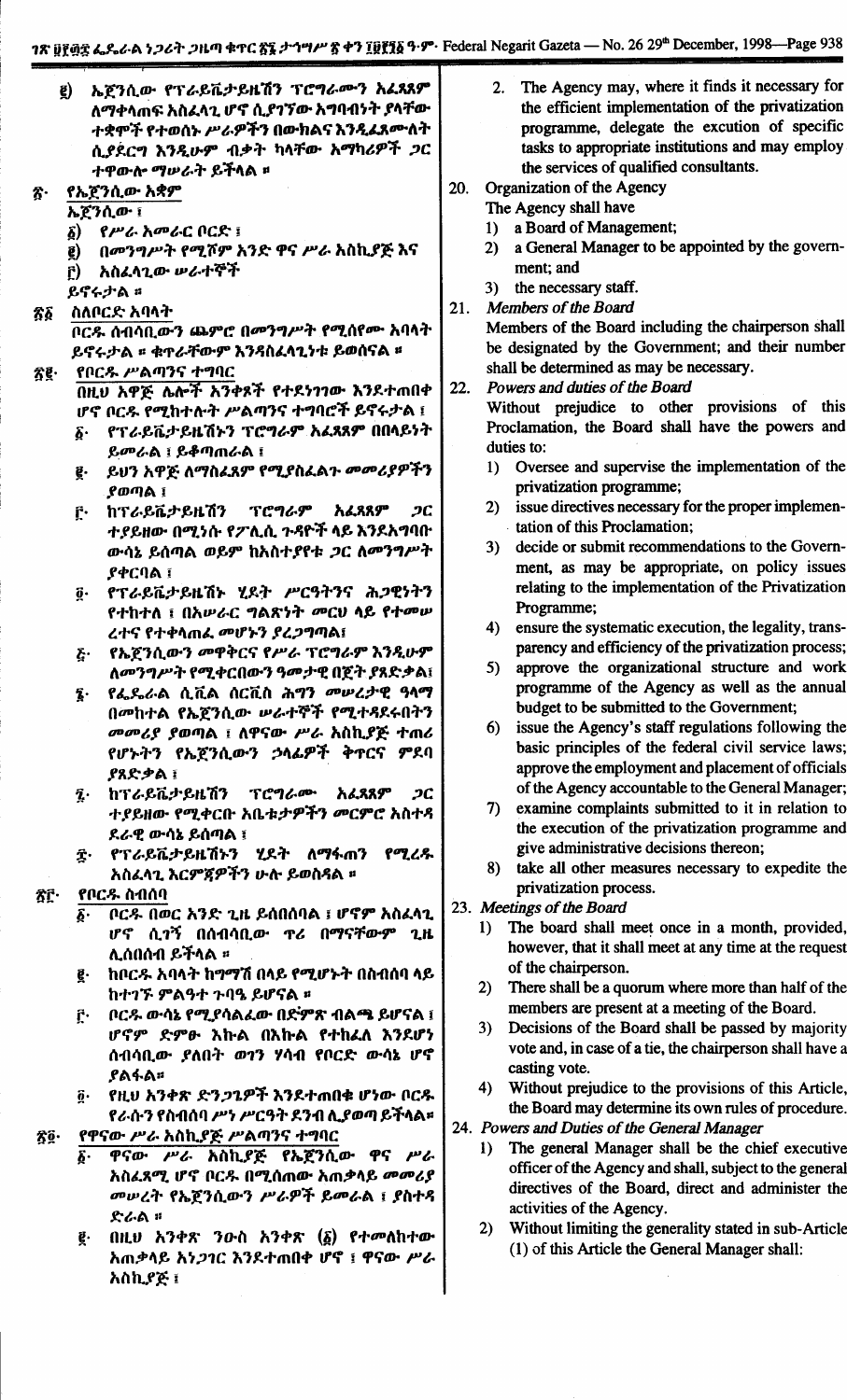- $\boldsymbol{v}$ በቦርዱ ስብሰባዎች በአባልንት ይሳተፋል ፣
- ለ) በዚህ አዋጅ አንቀጽ ፲፱ የተመለከቱትን የኤጀን ሲውን ሥልጣንና ተግባሮች ሥራ ላይ ያውላል ፤
- በርዱ ""የደቀው መመሪያ መሠረት የኤጀንሲውን  $\boldsymbol{d}$ **ሥራተኞች ይቀ**ዋራል ፣ ያስተዳድራል ፤
- $\boldsymbol{\sigma}$ የኤጀንሲውን በጀትና የሥራ ፕሮግራም አዘጋጅቶ ያቀርባል፣ ሲፈቀድም በሥራ ላይ ያውሳል ፤
- $\boldsymbol{\boldsymbol{\nu}})$ በተፈቀደለት ለኤሾንሲው በሾትና  $P^{\nu}$ ፕሮግራም መሠረት ገንዘብ ወጭ ያደርጋል ፤
- ከሦስተኛ ወገኖች ጋር በሚደረጉ ግንኙነቶች ሁሉ  $\mathbf{z}$ ኤጀንሲውን ይወክላል ፤
- የኤጀንሲውን የሥራ አፌጻጸምና የሂሣብ ሪፖርት ለ) አዘጋጅቶ ለቦርዱ ያቀርባል ፡፡
- ዋናው ሥራ አስኪያጅ ለኤጀንሲው የሥራ ቅልጥፍና  $\mathbf{r}$ ባስፈለገ መጠን ሥልጣንና ተግባሩን በከፊል ለኤጀ ንሲው ኃላፊዎችና ሌሎች ሥራተኞች በውክልና ሊያስተ ላልፍ ይችላል ፣ ሆኖም በማይኖርበት ጊዜ እርሱን ተክቶ የሚሥራው ኃላፊ ከ30 ቀናት ለሚበልዋ ጊዜ የሚሥራ ከሆነ ውክልናው አስቀድሞ ለቦርዱ ቀርቦ መፈቀድ አለበት ፡፡
- ኛਣ• በጀት

የኤጀንሲው በጀት በመንግሥት ይመደባል ፡፡

#### የሂሣብ መዛግብት ፳፯·

- ኤጀንሲው የተሟሉና ትክክለኛ የሆኑ የሂሣብ መዛግብት  $\delta$ . **ይይዛል ፡፡**
- የኤጀንሲው የሂሣብ መዛግብትና ገንዘብ ነክ ሰነዶች ę. በዋናው አዲተር ወይም ዋናው አዲተር በሚሰይመው አዲተር ይመረመራሉ ፡፡

## ክፍል አምስት ልዩ ልዩ ድንጋጌዎች

#### የመተባበር ግዴታ 82.

- ማንኛውም የፌዴራል ወይም የክልል መንግሥት  $\delta$ . መሥሪያ ቤት ወይም የመንግሥት ባለሥልጣን የፕራይቬ ታይዜሽን ፕሮግራሙን በማስፈጸም ሂደት የሚጠየቀውን መረጀ ወይም ድጋፍ በመስጠት የመተባበር ግዴታ አለበት ፡፡
- የዚህ አንቀጽ ንውስ አንቀጽ  $(\tilde{g})$  አጠቃላይ አነ*ጋገ*ር ą. እንደተጠበቀ ሆኖ ለኤጀንሲው የሚተላለፉ መረጃዎ ችንና ለገዢዎች የሚሰጡ አገልግሎቶች የሚቀርቡበት የጊዜ *ገ*ደብ ከዚህ አዋጅ *ጋ*ር በተ*ያያ*ዘው ሥንጠረዥ በተመለከተው መሠረት ይሆናል ፡፡
- ከባለቤትነት መብት ፣ ከአንልግሎት ውሎች እና ከፈቃድ Ĉ٠ ዝውውር *ጋ*ር በተያያዘ *ገ*ዥው ሊያሟላቸው የሚገቡ ፎርማሊቲዎች ባለመሟላታቸው የባከነ ጊዜ በሥን ጠረገF ለተመለከተው የጊዜ ገደብ አይታሰብም ፡፡

#### ሕገወተ ባለይዞታዎችን ስለማስለቀቅ ጽ፰∙

ወደ ግል እንዲዛወሩ በተደረጉ የልማት ድርጅት ĝ٠ ሕንፃዎች ወይም ቅጥር ግቢ ውስጥ በሕገወጥ መንገድ በመኖር ርክክብ እንዳይፈጸም ያውካል የተባለ ሰውን ለማስለቀቅ የክስ አቤቱታ የቀረበለት ፍርድ ቤት የይዞ ታውን ሕጋዊነት የሚያመለክት መቃወሚያ ካልቀረ በለት በስተቀር በ፴ ቀናት ውስዋ ውሳኔ መስጠትና ውሳኔው እንዲፈጸም ማድረግ አለበት **።** 

- participate in the meetings of the Board as a  $a)$ member:
- exercise the powers and duties of the Agency  $\mathbf{b}$ specified under Article 10 of this proclamation;
- $c$ ) employ and administer employees of the Agency in accordance with the staff regulations approved by the Board;
- $\mathbf{d}$ prepare and submit to the Board the budget and work programme of the Agency; and implement same upon approval;
- effect expenditure in accordance with the ap $e)$ proved budget and work programme of the Agency:
- f) represent the Agency in all its dealings with third parties:
- prepare and submit to the Board the operational  $g)$ and financial reports of the Agency.
- $3)$ The General Manager may delegate part of his powers and duties to the officials and other employees of the Agency to the extent necessary for the efficient performance of the activities of the Agency; provided, however, that in the case of an official who acts on behalf of the General Manager for more than thirty days, prior approval by the Board shall be required.

## 25. Budget

The budget of the Agency shall be allocated by the Government.

- 26. Books of Accounts
	- The Agency shall keep complete and accurate books  $1)$ of accounts.
	- The books of accounts and financial documents of  $2)$ the Agency shall be audited by the Auditor General or by an auditor designated by him.

## **PART FIVE**

#### **Miscellananeous Provisions**

- 27. Duty to Cooperate
	- Any federal or regional government organ or official  $1)$ shall have the duty to cooperate in furnishing any information or rendering any assistance requested in the course of implementing the privatization programme.
	- Without limiting the generality stated in sub-Article  $2)$ (1) of this Article, the time limit for furnishing information to the Agency and providing services to buyers shall be as shown in the Schedule attached to this Proclamation.
	- Time spent waiting the buyer to comply with  $3)$ formalities in relation to the transfer of title deeds, utility contracts and licenses shall not be considered for the purpose of calculating the time limit shown in the Schedule.
- 28. Eviction of illegal Occupants
	- A court to which an application of suit is lodged for  $1)$ the eviction of a person alleged to illegally occupy the building or premises of a privatized enterprise and impede the handover thereof, shall, unless a statement of defence showing the legality of the occupation is submitted to it, issue and enforce an eviction order within thirty days.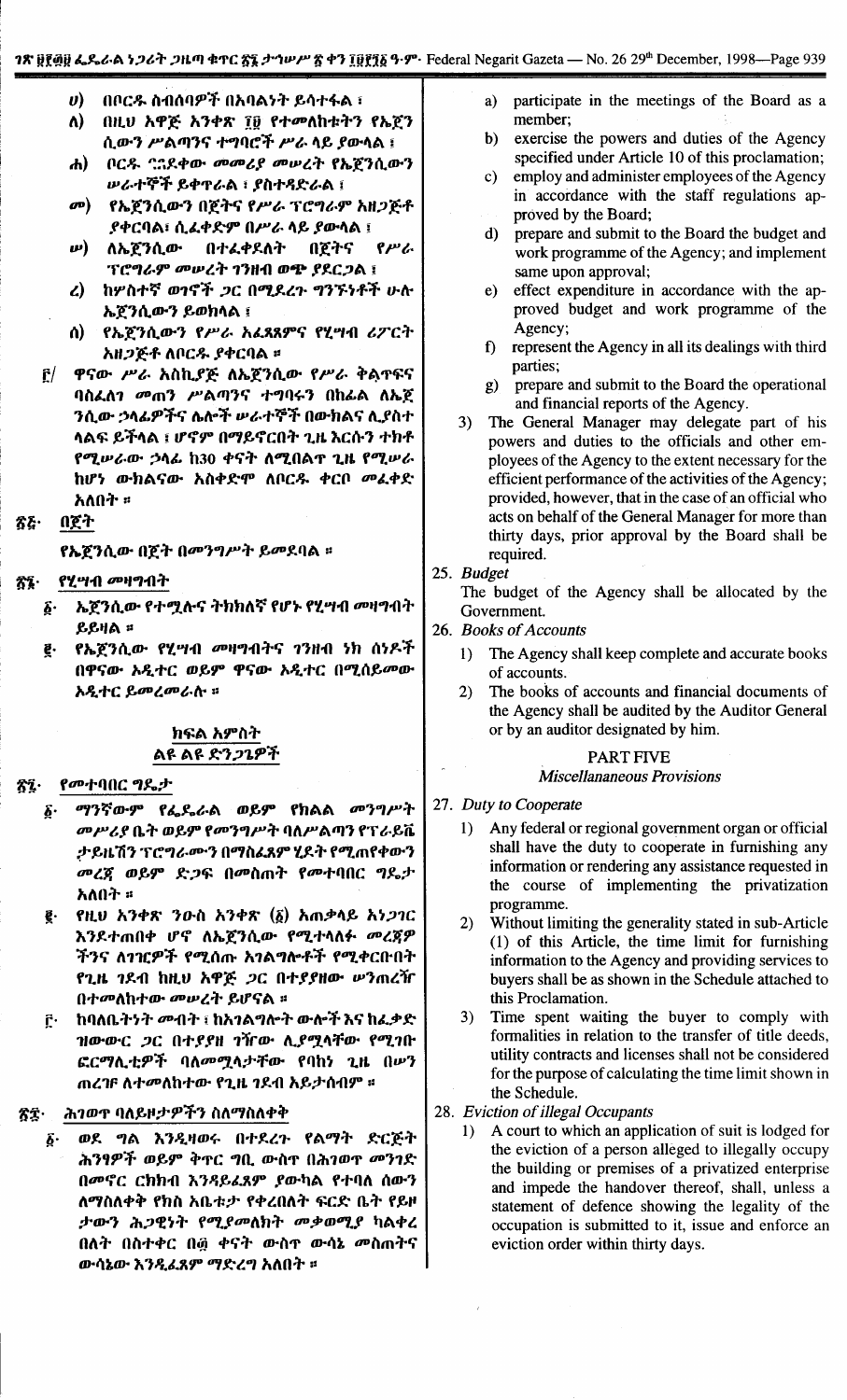፪) የዚሀ አንቀጽ ንውስ አንቀጽ (፩) ድንጋጌ ከአዋጅ ውጭ ስለተወሰዱ ንብረቶች በወጣው አዋጅ ቁዋር ፩፻፲/፲፱፻፹፺ መሠረት በኤጀንሲው ውሳኔ ለቀድሞ ባለቤቶቻቸው የሚመለሱ ንብረቶችንም በሚመ ለከት ተፈጸሚ ይሆናል ፤ ሆኖም የይዞታውን መቃወሚያ ሕጋዊነት የሚመለከት ሊቀርብ አይችልም።

#### የተሻሩና ተፈጸሚ የማይሆኑ ሕጕች  $\mathbf{\hat{g}}\mathbf{\hat{y}}$  .

- ፩· የኢትዮጵያ ፕራይቬታይዜሽን ኤጀንሲ ማቋቋሚያ አዋጅ ቁጥር ፹፯/፲፱፻፹፯ (እንደተሻሻለ) በዚህ አዋጅ **ナሽズል።**
- ፪· ይህን አዋጅ የሚቃረን ማንኛውም ሕግ ፤ ደንብ ፤ መመሪያ ወይም የአሥራር ልምድ በዚህ አዋጅ በተሸፌኑ ጉዳዮች ላይ ተፈጸሚነት አይኖረውም ፡፡

#### የመሽጋገሪያ ድንጋጌ â.

- የዚህ አዋጅ አንቀጽ ፲፪ እና ፲፬ ድን*ጋጌ*ዎች ከአዋጁ  $\boldsymbol{\delta}$ . *መ*ውጣት በፊት ከኤጀንሲው *ጋ*ር ስምምነት የተደረገ ባቸው የሥራተኞች የጡረታ ሽፋን እና የኢንቨስት *መንት* ፕላን አፈጸጸም ክትትል በሚመለከትም ተፈጸሚ ይሆናሉ ።
- ፪· የዚህ አዋጅ አንቀጽ ፰ ፣ ፲ ፣ ፲፩ ፣ ፲፫ ፣ ፲፭ ፣ ፳፯ እና ፳፰ ድንጋጌዎች በአዋጅ ቁጥር ፹፯/፲፱፻፹፮ መሥረት ከተደረጉ ፕራይቬታይዜሽኖች ጋር ለተያያዙ ፍጻሜ ላላገኙ ጉዳዮችም ተፈጸሚ ይሆናሉ ።
- የዚህ አንቀጽ ድን*ጋ*ጌ ከዚህ አዋጅ መውጣት በራት  $\mathbf{r}$ . ከኤጀንሲው *ጋ*ር በሌላ አኳኋን ስምምነት የተደረገባ ቸውን ጉዳዮች የሚመለከቱ የውል ድን*ጋጌዎ*ችን ተ*ል*ጸ ሚነት አያስቀርም ።

#### አዋጁ የሚጸናበት ጊዜ ĝ6∙

ይህ አዋጅ ከታህግሥ ፳ ቀን ፲፱፻፺፩ ዓ·ም· ጀምሮ የጸና ይሆናል ፡፡

አዲስ አበባ ፤ ታህሣሥ ፳ ቀን ፲፱፻፺፩ ዓ.ም.  $R/C$  5.20  $288$ የኢትዮጵያ ፌዶራላዊ ዲሞክራሲያዊ ሪፐብሊክ ፕሬዚዳንት

2) The provisions of sub-Article (1) of this Article shall also be applicable with respect to the restitution of properties by the decision of the Agency pursuant to Proclamation No. 110/1995; provided, however, that any defence regarding the legality of the occupation shall not be entertained.

#### 29. Repealed and inapplicable Laws

- 1) The Ethiopian Privatization Agency Establishment Proclamation No. 87/1994 (as amended) is hereby repealed.
- No law, regulation, directive or practice shall, in so  $(2)$ far as it is inconsistent with this Proclamation, have force or effect in respect of matters provided for by this Proclamation.

## 30. Transitory Provisions

- 1) The provisions of Articles 12 and 14 of this Proclamation shall also be applicable in relation to employees' pension coverage and the monitoring of the implementation of ivestment plans, upon which agreements are concluded with the Agency prior to the coming into force of the Proclamation.
- The provisions of Articles 8, 10, 11, 13, 15, 27 and  $(2)$ 28 of this Proclamation shall also be applicable to pending issues relating to privatization transactions executed in accordance with proclamation No. 87/ 1994.
- 3) The provisions of this Article shall not affect the validity of contractual provisions regulating issues to which the Agency agreed otherwise prior to the coming into force of this Proclamation.

## 31. Effective Date

This Proclamation shall come into force as of the 29<sup>th</sup> day of December, 1998.

Done at Addis Ababa, this 29<sup>th</sup> day of December, 1998.

# NEGASO GIDADA (DR.) PRESIDENT OF THE FEDERAL DEMOCRATIC REPUBLIC OF ETHIOPIA